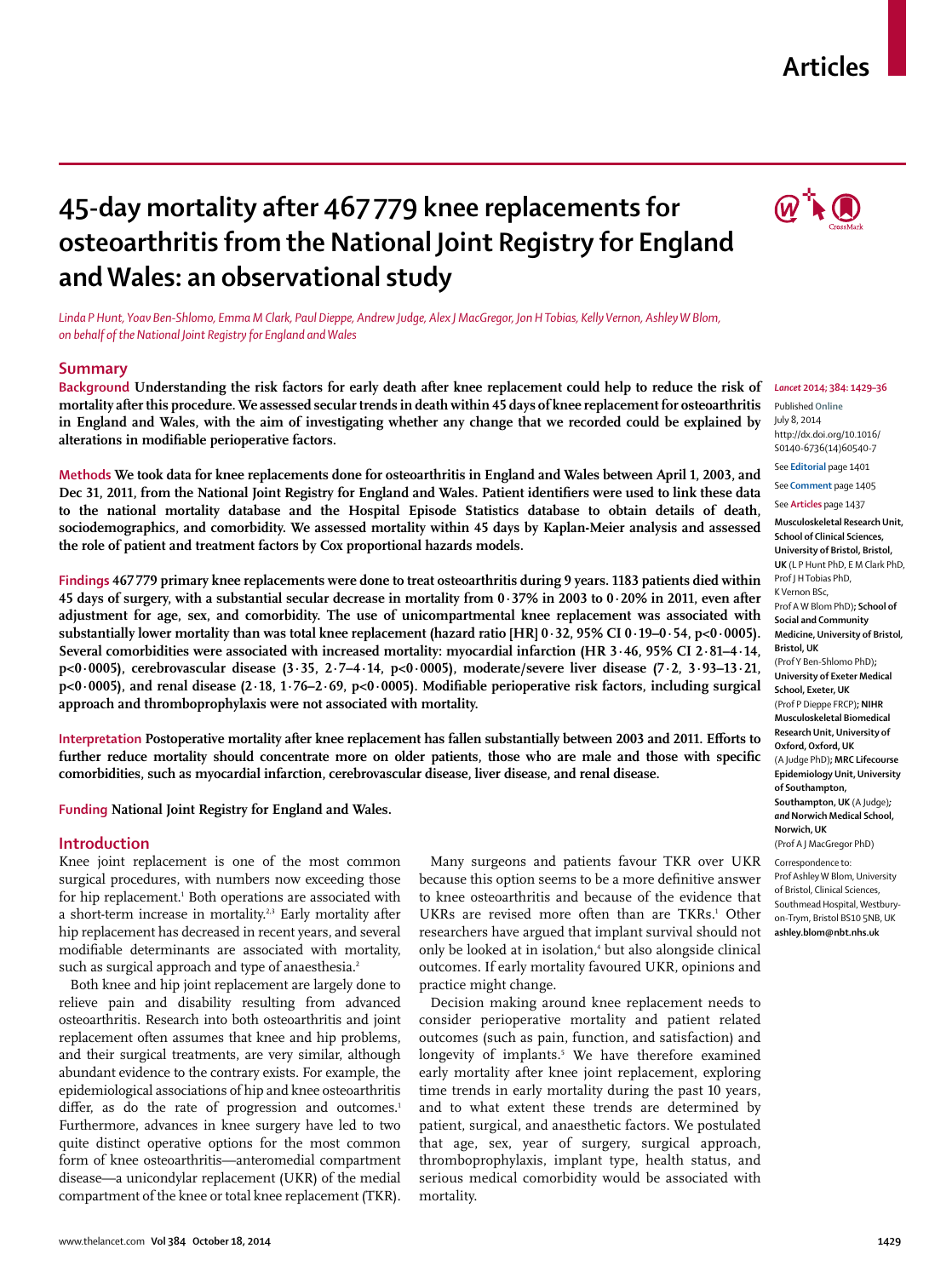## For the **ASA Physical Status Classifi cation System** see http:// www.asahq.org/For-Members/ Clinical-Information/ASA-Physical-Status-Classification-

System.aspx

**Methods Data sources** 

See **Online** for appendix

In this observational study, we linked data from three large UK datasets to examine these questions: the National Joint Registry for England and Wales (NJR), the Office of National Statistics (ONS), and the Hospital Episode Statistics for England (HES). The NJR was established in April, 2003, and records all knee replacements done in England and Wales. The ONS accurately records all deaths in England and Wales, and HES records all inpatient episodes for National Health Service (NHS) funded care in England.

Patient details from the NJR were passed to the NHS Personal Demographics Service who provided death dates from the ONS, for which the NHS number was traceable. NJR was further linked to inpatient and day case episodes in HES. We produce part 3 of the annual report of the NJR and, in that capacity, receive the appropriate dataset each year in April. Our HES dataset was received concurrently with the annual report dataset in April, 2012, but contained no entries beyond Sept 30, 2011.

Our base series was 499 695 primary knee operations done between April 1, 2003, and Dec 31, 2011, with valid anonymised person-level identifiers. Of these operations, we included 480 796 for which the only reason for surgery was osteoarthritis. We further excluded simultaneous bilateral operations (done on the same day: 12 866 operations, 6433 patients), and 151 for which the patient's NHS number was not traceable (hence whose deaths could not be ascertained) or for which consent had been withdrawn. Our results are based on the remaining 467 779 operations.

We obtained the HES extract by first searching for records with procedure (OPCS 4) codes relating to primary knee replacements within the NJR. For the patients identified, we extracted HES episodes for hospital admissions for any reason. We then merged the NJR and HES datasets. We restricted our HES records, and therefore the associated comorbidity, to a 5-year period before the relevant knee replacement to give all the knee replacements in NJR the same potential time coverage. Our HES entries went back to April, 1997, which was 5 years before the start of the NJR on April 1, 2003. Every patient, therefore, would have had a potential 5 years of episodes in HES, but those in early years could not have had more than 5 years.

86 841 (19%) of 450 268 primary operations done before Sept 30, 2011 (the last date of our HES extract), had no HES records. Of 86 841, 21 535 (5% of total 450 268) had been done in Wales, 42 587 (9%) were privately funded, and funding was uncertain in 4576 (1%). The remaining 18 143 (4%) operations were NHS funded, but no HES entries. We do not know why these entries were missing; 15 827 of 18 143 operations were NHS funded in independent hospitals or treatment centres, but the remaining 2316 were in English NHS hospitals. HES might not be as complete as it should be.

#### **Procedures**

We assessed factors related to time of death from any cause, censoring at 45 days or Dec 31, 2011. We investigated several variables—surgical approach, implant type and fixation, day of the week when surgery was done, anaesthetic type, thromboprophylaxis, age, sex, and bodymass index (BMI), which were all available in the NJR. We used several measures of comorbidity as potential confounders for death. The NJR provided the American Society of Anesthesiologists (ASA) six point scale of surgical fitness. We also used the International Classification of Diseases 10 codes reported in all HES inpatient episodes up to, and including, the primary operation, to define 16 so-called high risk subgroups with increased expected mortality, as originally proposed by Charlson and colleagues.6,7 To mitigate potential bias due to data incompleteness, calculation of comorbidity was restricted to operations on or before Sept 30, 2011, the last date of our HES extract; the appendix shows further details. We extracted data for ethnic origin and area deprivation score from HES. If the coding of a person's ethnic origin was inconsistent, we used the ethnic group stated most frequently. We used the Lower Super Output Area Level (SOAL)-as defined by the Office for National Statistics—closest in time to the date of the primary operation as our geographical unit of analysis. SOAL was then linked to the English Indices of Multiple Deprivation for 20078 and patients were characterised according to the area quintile in which they resided (1=most deprived area, 5=least deprived).

#### **Statistical analysis**

We used Kaplan-Meier estimates to describe the 45-day mortality of different sex and age groups. We chose 45 days rather than 90 days because most of the shortterm deaths seem to have occurred within this time, although modelling results for 45 days and 90 days proved very similar. During periods longer than 90 days, disengagement of mortality associated with the knee operation from that which would normally be expected because of the patient's age becomes difficult—as shown by a hazard rate that increased at later times, which was similar to that we observed in our previous hip study.<sup>2</sup>

We used Cox proportional hazards models to investigate the effects of patient and treatment factors and secular period, on the risk of death within 45 days. Age (grouped as <55, 55–59, 60–64, 65–69, 70–74, 75–79, and ≥80 years) and sex were included in all models. We first separately examined the effects of year of operation, ASA, surgical approach, mechanical and chemical thromboprophylaxis, anaesthetic used, and implant type, each adjusted for age and sex. We tested for interactions between age and sex, mechanical and chemical thromboprophylaxis, and year of operation and implant type. Proportionality of hazards was checked graphically with a series of plots of –ln( ln(survivor function) *vs* ln(time), initially for age group and sex together (one adjusting for the other) and then for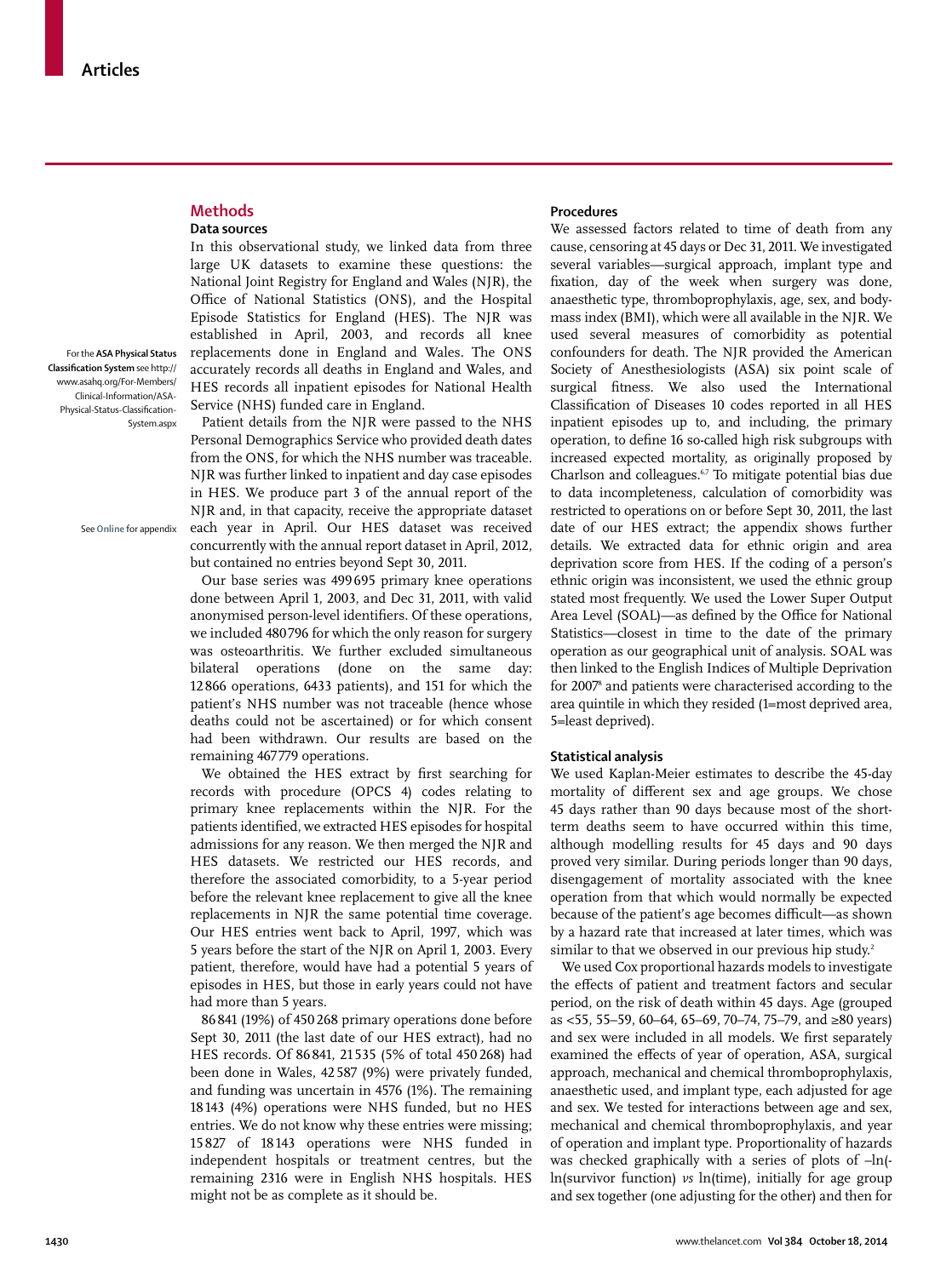each of the other variables in turn with adjustment for both sex and age group. We then constructed a series of multivariable models with all the above factors and with further adjustment for comorbidity, BMI, ethnic origin, and social area deprivation.

A high proportion of BMIs was missing, especially in the early phase of NJR, possibly leading to bias in a complete case analysis. We did a series of multiple imputations, assuming that data were missing at random, with the imputation by chained equations procedure (appendix). The imputation models included all predictor variables for the Cox model, together with the outcome variable (Nelson-Aalen estimate and whether or not the patient died) because they had information about missing values of the predictors. We also added other covariates that could help with the imputation model (appendix).

To compare actual mortality with expected mortality, we calculated mortality by age group and sex for every calendar year using national data. For every patient, we calculated the total time at risk within every calendar year (up to a maximum total of 45 days from the primary operation), and calculated expected mortality by multiplying these times at risk by the appropriate rates. These were then summed by year of primary operation (figure 1). Analysis used Stata software (version 11.2, StataCorp LP, TX, USA, 1985–2009).

## **Role of the funding source**

The funder of the study had no role in the study design, data collection, data analysis, data interpretation, or writing of the final report. LPH had full access to all the data in the study and AWB had final responsibility for the decision to submit for publication.

## **Results**

During 8 years of follow-up available for the whole cohort, the hazard rate for mortality increased with time from operation (data not shown), with steeper slopes for men and in older age groups. The hazard rate within the first 90 days after the operation (figure 1) suggests a short-term peak risk of death in the perioperative period that subsided by 45 days, which is why we focused on this first period, in which there were 1183 deaths.

45-day mortality increased with age and was higher in men than in women for all age groups (table 1). With adjustment for age and sex, mortality decreased with calendar year of procedure (from  $0.37\%$  to  $0.20\%$ ) with the relative risk reduced by 40% during 8 years (table 2). If we account for the expected population mortality, one can see that the mortality in this cohort is less than expected (healthy selection effect) at all times, but has also shown a progressive reduction in the observed to expected ratio (table 2).

Table 3 shows results of a series of multivariable analyses with the Cox model. First, every variable was assessed in turn, adjusting only for age and sex. No significant interaction was noted between age and sex  $(p_{interaction}=0.47)$ 



*Figure 1:* **Smoothed hazard ratio showing change in risk of death changed during fi rst 90 days**

Smoothing calculated from changes in the Nelson-Aalen cumulative hazard estimates and smoothed with band half-width 5; shaded area shows point-wise 95% CI.

|                 | Patients (n) | Deaths (n)     | Kaplan-Meier estimate of<br>cumulative % deaths at<br>45 days (95% CI) |
|-----------------|--------------|----------------|------------------------------------------------------------------------|
| Men             |              |                |                                                                        |
| <55 years       | 12575        | $\overline{7}$ | $0.06\%$ (0.03-0.12)                                                   |
| 55-59 years     | 17612        | 13             | $0.07\%$ (0.04-0.13)                                                   |
| 60-64 years     | 33740        | 34             | $0.10\%$ (0.07-0.14)                                                   |
| 65-69 years     | 39028        | 58             | $0.15\%$ (0.12-0.19)                                                   |
| 70-74 years     | 40963        | 97             | $0.23\%$ (0.19-0.28)                                                   |
| 75-79 years     | 33971        | 148            | $0.43\%$ (0.37-0.51)                                                   |
| $\geq 80$ years | 25045        | 291            | 1.15% (1.03-1.29)                                                      |
| Women           |              |                |                                                                        |
| <55 years       | 17154        | 6              | $0.04\%$ (0.02-0.08)                                                   |
| 55-59 years     | 22670        | 10             | $0.04\%$ (0.02-0.08)                                                   |
| 60-64 years     | 37557        | 25             | $0.07\%$ (0.05-0.10)                                                   |
| 65-69 years     | 45404        | 53             | $0.11\% (0.09 - 0.15)$                                                 |
| 70-74 years     | 51991        | 78             | $0.15\%$ (0.12-0.18)                                                   |
| 75-79 years     | 48645        | 119            | $0.24\%$ (0.20-0.28)                                                   |
| $\geq 80$ years | 41424        | 244            | 0.59% (0.52-0.67)                                                      |

For the **mortality risk data from the Office of National Statistics** see http://www.ons.gov.uk/ons/ publications/re-reference-tables. html?edition=tcm%3A77-276237

*Table 1:* **45-day mortality by age and sex**

|      | <b>Operations</b><br>(n) | Kaplan-Meier<br>estimate of<br>cumulative %<br>deaths at 45 days | Hazard ratio*<br>(95% CI), adjusted<br>for sex and age | <b>Deaths</b><br>within<br>45 days<br>(n) | <b>Expected</b><br>number of<br>deaths† | Actual/<br>expected<br>number of<br>deaths |
|------|--------------------------|------------------------------------------------------------------|--------------------------------------------------------|-------------------------------------------|-----------------------------------------|--------------------------------------------|
| 2003 | 12283                    | 0.37%                                                            | 1 (reference)                                          | 46                                        | 53.6                                    | 0.84                                       |
| 2004 | 25141                    | 0.34%                                                            | $0.96(0.67 - 1.37)$                                    | 88                                        | $100-2$                                 | 0.88                                       |
| 2005 | 38309                    | 0.28%                                                            | $0.78(0.56 - 1.11)$                                    | 108                                       | 147.3                                   | 0.73                                       |
| 2006 | 45503                    | 0.32%                                                            | $0.89(0.64 - 1.24)$                                    | 146                                       | 168.2                                   | 0.87                                       |
| 2007 | 61563                    | 0.31%                                                            | $0.89(0.65 - 1.23)$                                    | 194                                       | 218.9                                   | 0.89                                       |
| 2008 | 68899                    | 0.23%                                                            | $0.67(0.48 - 0.93)$                                    | 161                                       | 238.6                                   | 0.67                                       |
| 2009 | 70789                    | 0.23%                                                            | $0.65(0.47-0.90)$                                      | 160                                       | 231.6                                   | 0.69                                       |
| 2010 | 73109                    | 0.18%                                                            | $0.53(0.38 - 0.73)$                                    | 134                                       | 236.2                                   | 0.57                                       |
| 2011 | 72183                    | 0.20%                                                            | $0.60(0.43 - 0.83)$                                    | 146                                       | 216-1                                   | 0.68                                       |

\*Cox proportional hazards model. †Calculated from data for mortality risk by age, sex, and year risk from the Office of National Statistics.

*Table 2:* **Changes in mortality by year of primary operation**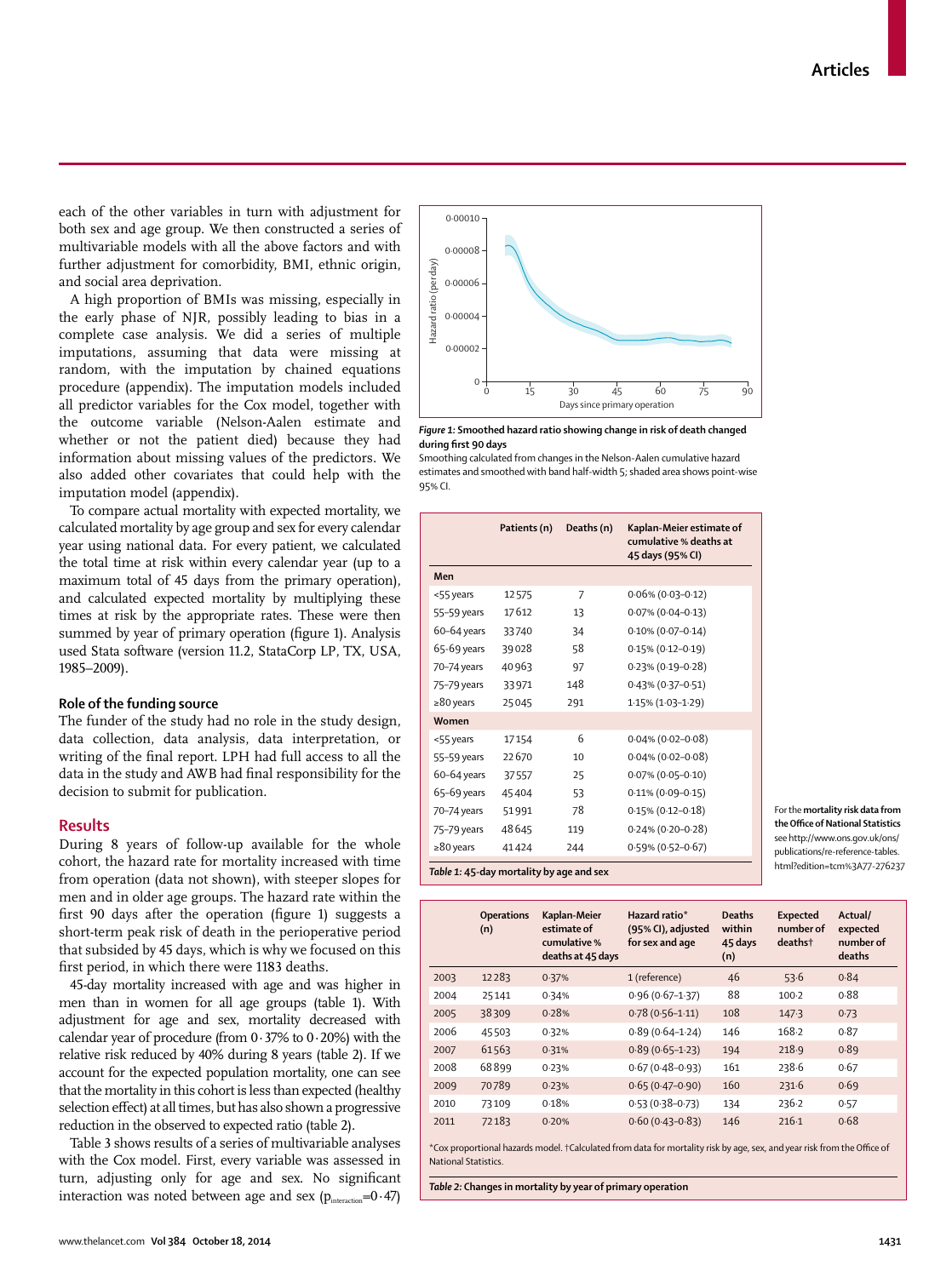|                             | Separate multivariable analyses<br>(adjusted for sex and age group)* |                          | Multivariable analysis<br>(adjusted for sex and age group) <sup>†</sup> |                          | Multivariable analysis<br>(adjusted for sex, age group,<br>and comorbidity)# |                                  |                     |
|-----------------------------|----------------------------------------------------------------------|--------------------------|-------------------------------------------------------------------------|--------------------------|------------------------------------------------------------------------------|----------------------------------|---------------------|
|                             | $\mathsf{n}$                                                         | Hazard ratio<br>(95% CI) | p value                                                                 | Hazard ratio<br>(95% CI) | p value                                                                      | Hazard ratio<br>(95% CI)         | p value             |
| Year of primary operation   |                                                                      |                          |                                                                         |                          |                                                                              |                                  |                     |
| 2003-05                     | 75733                                                                | 1 (reference)            | $\ldots$                                                                | 1 (reference)            | $\ldots$                                                                     | 1 (reference)                    | $\bar{\mathcal{A}}$ |
| 2006-08                     | 175965                                                               | $0.92(0.79 - 1.07)$      | 0.27                                                                    | $0.91(0.78 - 1.07)$      | 0.26                                                                         | $0.89(0.74 - 1.07)$              | 0.21                |
| 2009-11                     | 216081                                                               | $0.67(0.57-0.79)$        | <0.0005                                                                 | $0.67(0.56 - 0.79)$      | <0.0005                                                                      | $0.61(0.50 - 0.74)$              | <0.0005             |
| <b>ASA physical status</b>  |                                                                      |                          |                                                                         |                          |                                                                              |                                  |                     |
| P1                          | 68173                                                                | 1 (reference)            |                                                                         | 1 (reference)            |                                                                              | 1 (reference)                    | $\ldots$            |
| P <sub>2</sub>              | 331888                                                               | $1.23(0.99 - 1.54)$      | 0.068                                                                   | $1.35(1.07 - 1.71)$      | 0.012                                                                        | $1.15(0.88 - 1.50)$              | 0.31                |
| P3                          | 65984                                                                | $2.34(1.85-2.97)$        | <0.0005                                                                 | $2.59(2.02-3.33)$        | <0.0005                                                                      | $1.40(1.05-1.87)$                | 0.020               |
| <b>P4/P5</b>                |                                                                      | $6.93(4.55 - 10.56)$     | <0.0005                                                                 |                          | <0.0005                                                                      | $2.19(1.31-3.68)$                | 0.003               |
|                             | 1734                                                                 |                          |                                                                         | 7.09 (4.57-11.00)        |                                                                              |                                  |                     |
| Approach                    |                                                                      |                          |                                                                         |                          |                                                                              |                                  |                     |
| Lateral parapatella         | 5567                                                                 | $1.25(0.77 - 2.02)$      | 0.36                                                                    | $1.25(0.77-2.06)$        | 0.37                                                                         | $1.31(0.76 - 2.28)$              | 0.33                |
| Medial parapatella          | 432666                                                               | 1 (reference)            | $\sim$                                                                  | 1 (reference)            | $\ddot{\phantom{a}}$                                                         | 1 (reference)                    | $\cdots$            |
| Midvastus                   | 8242                                                                 | $0.99(0.64 - 1.54)$      | 0.96                                                                    | $1.12(0.72 - 1.75)$      | 0.61                                                                         | $1.04(0.62 - 1.74)$              | 0.88                |
| Subvastus                   | 6590                                                                 | $0.65(0.36 - 1.18)$      | 0.16                                                                    | $0.59(0.32 - 1.11)$      | 0.10                                                                         | $0.57(0.28 - 1.15)$              | 0.12                |
| Other                       | 14570                                                                | $0.97(0.70 - 1.36)$      | 0.88                                                                    | $0.95(0.67 - 1.34)$      | 0.77                                                                         | $1.01(0.70 - 1.46)$              | 0.96                |
| Mechanical prophylaxis¶     |                                                                      |                          |                                                                         |                          |                                                                              |                                  |                     |
| No                          | 61396                                                                | 1 (reference)            | $\ldots$                                                                | 1 (reference)            | $\ddotsc$                                                                    | 1 (reference)                    | $\ddotsc$           |
| Yes                         | 405072                                                               | $0.82(0.70-0.96)$        | 0.014                                                                   | $0.95(0.80 - 1.13)$      | 0.57                                                                         | $0.98(0.81 - 1.18)$              | 0.80                |
| Chemical prophylaxis¶       |                                                                      |                          |                                                                         |                          |                                                                              |                                  |                     |
| None                        | 61403                                                                | 1 (reference)            | $\ldots$                                                                | 1 (reference)            | $\ddotsc$                                                                    | 1 (reference)                    | $\cdots$            |
| Aspirin(only)               | 62355                                                                | $0.84(0.67 - 1.04)$      | 0.11                                                                    | $0.86(0.68 - 1.07)$      | 0.18                                                                         | $0.82(0.63 - 1.06)$              | 0.14                |
| Heparin (+/-aspirin) only   | 293808                                                               | $0.90(0.76 - 1.06)$      | 0.21                                                                    | $0.91(0.77 - 1.09)$      | 0.31                                                                         | $0.93(0.76 - 1.14)$              | 0.47                |
| Others/other combs          | 48 902                                                               | $0.81(0.64 - 1.03)$      | 0.091                                                                   | $0.93(0.72 - 1.20)$      | 0.58                                                                         | $0.86(0.64 - 1.17)$              | 0.34                |
| Anaesthesia type            |                                                                      |                          |                                                                         |                          |                                                                              |                                  |                     |
| Spinal only                 | 180669                                                               | 1 (reference)            | $\ldots$                                                                | 1 (reference)            | $\ddotsc$                                                                    | 1 (reference)                    | $\ldots$            |
| General only                | 100560                                                               | $0.98(0.83 - 1.15)$      | 0.79                                                                    | $1.02(0.87 - 1.20)$      | 0.82                                                                         | $1.01(0.84 - 1.22)$              | 0.89                |
| Epidural only               | 19319                                                                | $1.22(0.93 - 1.60)$      | 0.14                                                                    | $1.17(0.90 - 1.54)$      | 0.24                                                                         | $1.03(0.76 - 1.40)$              | 0.84                |
| Nerve block only            | 6255                                                                 | $1.08(0.65 - 1.77)$      | 0.77                                                                    | $1.04(0.63 - 1.71)$      | 0.87                                                                         | $1.06(0.62 - 1.81)$              | 0.83                |
| Spinal and general          | 30999                                                                | $1.14(0.90 - 1.43)$      | 0.28                                                                    | $1.21(0.96 - 1.53)$      | 0.11                                                                         | $1.36(1.05-1.75)$                | 0.019               |
| Spinal and epidural         | 9446                                                                 | $1.57(1.14 - 2.17)$      | 0.006                                                                   | $1.32(0.95 - 1.83)$      | 0.096                                                                        | $1.20(0.85 - 1.70)$              | 0.31                |
| Spinal and nerve block      | 29032                                                                | $0.94(0.73 - 1.21)$      | 0.63                                                                    | $0.96(0.75 - 1.24)$      | 0.78                                                                         | $0.95(0.72 - 1.26)$              | 0.75                |
| General and epidural        | 11105                                                                | $1.01(0.69 - 1.49)$      | 0.96                                                                    | $0.96(0.65 - 1.42)$      | 0.83                                                                         | $1.00(0.65 - 1.53)$              | >0.995              |
| General and nerve block     | 60854                                                                | $1.04(0.86 - 1.25)$      | 0.68                                                                    | $1.03(0.85 - 1.24)$      | 0.75                                                                         | $1.06(0.86 - 1.30)$              | 0.61                |
| Other combinations          |                                                                      |                          |                                                                         |                          | 0.81                                                                         |                                  |                     |
|                             | 5275                                                                 | $1.09(0.64 - 1.85)$      | 0.76                                                                    | $1.07(0.63 - 1.82)$      |                                                                              | $1.19(0.69 - 2.08)$              | 0.53                |
| Knee type**                 |                                                                      |                          |                                                                         |                          |                                                                              |                                  |                     |
| Cemented                    | 388608                                                               | 1 (reference)            | $\ldots$                                                                | 1 (reference)            | $\ldots$                                                                     | 1 (reference)                    | $\ldots$            |
| Uncemented                  | 26503                                                                | $1.11(0.87 - 1.40)$      | 0.40                                                                    | $1.03(0.80 - 1.33)$      | 0.81                                                                         | $1.14(0.85 - 1.53)$              | 0.38                |
| Hybrid                      | 6546                                                                 | $1.02(0.63 - 1.65)$      | 0.94                                                                    | $1.03(0.64 - 1.66)$      | 0.91                                                                         | $0.84(0.47 - 1.53)$              | 0.58                |
| Patello-femoral             | 5655                                                                 | $0.85(0.38 - 1.90)$      | 0.69                                                                    | $0.91(0.40 - 2.03)$      | 0.81                                                                         | $1.10(0.45 - 2.67)$              | 0.83                |
| Unicondylar                 | 40428                                                                | $0.37(0.25 - 0.54)$      | <0.0005                                                                 | $0.37(0.25 - 0.56)$      | <0.0005                                                                      | $0.32(0.19 - 0.54)$              | < 0.0005            |
| Myocardial infarction††     |                                                                      |                          |                                                                         |                          |                                                                              |                                  |                     |
| No                          | 353106                                                               |                          |                                                                         |                          |                                                                              | 1 (reference)                    |                     |
| Yes                         | 10321                                                                | $\ldots$                 | $\ldots$                                                                | $\ldots$                 | $\cdots$                                                                     | $3.46(2.89 - 4.14)$              | <0.0005             |
| Congestive heart failure    |                                                                      |                          |                                                                         |                          |                                                                              |                                  |                     |
| No                          | 356178                                                               |                          | $\ldots$                                                                | $\ddotsc$                | $\ldots$                                                                     | 1 (reference)                    |                     |
| Yes                         | 7249                                                                 | $\cdot\cdot$             | $\ddot{\phantom{a}}$                                                    | $\ddot{\phantom{a}}$     | $\ldots$                                                                     | $3.41(2.81 - 4.14)$              | <0.0005             |
| Peripheral vascular disease |                                                                      |                          |                                                                         |                          |                                                                              |                                  |                     |
| No                          | 356903                                                               | $\ldots$                 |                                                                         | $\ddot{\phantom{a}}$     |                                                                              | 1 (reference)                    |                     |
| Yes                         | 6524                                                                 | $\cdot\cdot$             |                                                                         |                          |                                                                              | $1.19(0.89 - 1.58)$              | 0.23                |
|                             |                                                                      |                          |                                                                         |                          |                                                                              | (Table 3 continues on next page) |                     |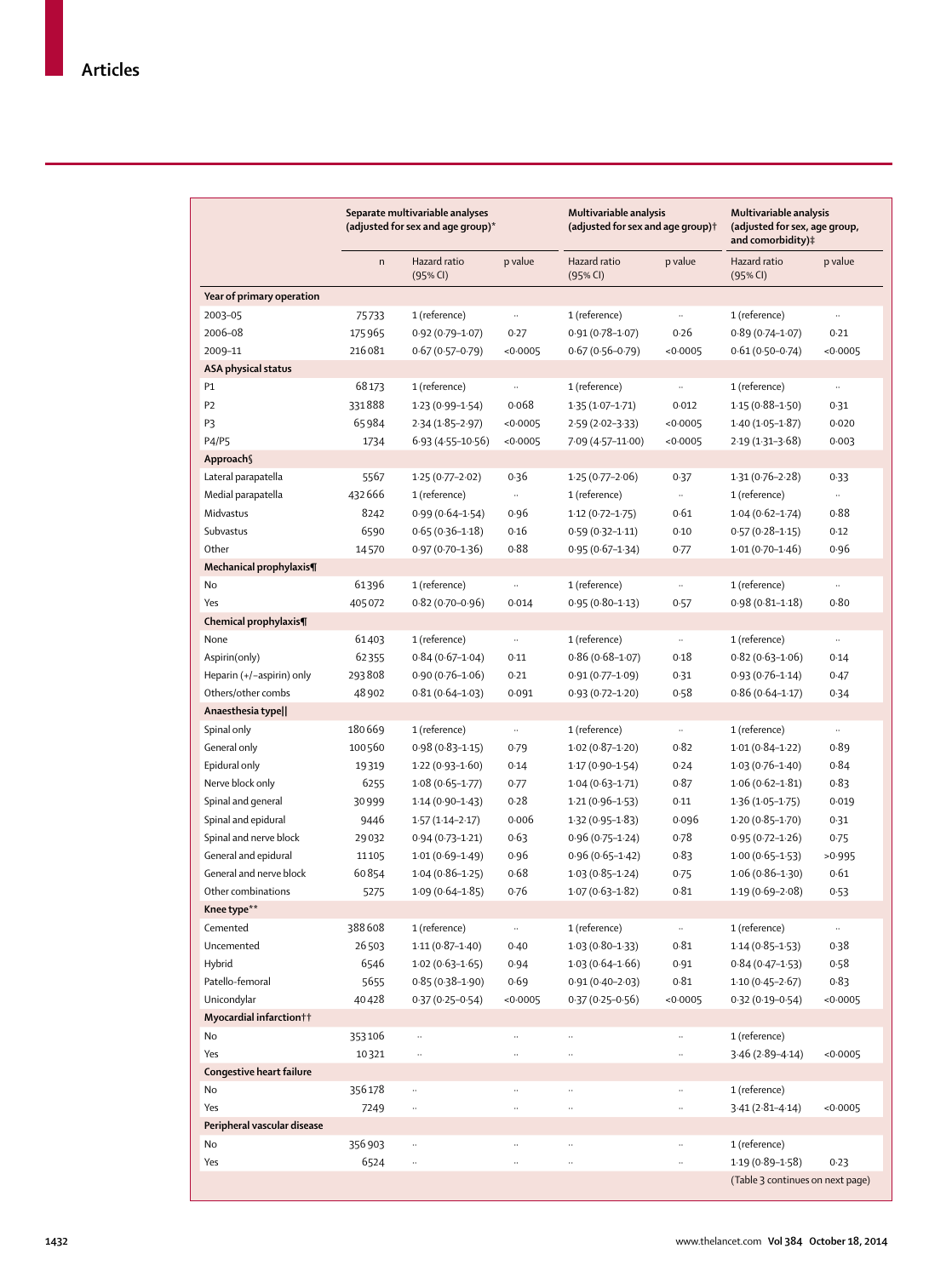|                                                |              | Separate multivariable analyses<br>(adjusted for sex and age group)* |                      |                            | Multivariable analysis<br>(adjusted for sex and age<br>group) <sup>†</sup> |                          | Multivariable analysis<br>(adjusted for sex, age group,<br>and comorbidity)# |  |
|------------------------------------------------|--------------|----------------------------------------------------------------------|----------------------|----------------------------|----------------------------------------------------------------------------|--------------------------|------------------------------------------------------------------------------|--|
|                                                | $\mathsf{n}$ | Hazard ratio<br>(95% CI)                                             | p value              | Hazard ratio<br>$(95%$ CI) | p value                                                                    | Hazard ratio<br>(95% CI) | p value                                                                      |  |
| (Continued from previous page)                 |              |                                                                      |                      |                            |                                                                            |                          |                                                                              |  |
| Cerebrovascular disease                        |              |                                                                      |                      |                            |                                                                            |                          |                                                                              |  |
| No                                             | 356101       | $\ddotsc$                                                            | $\ddot{\phantom{a}}$ |                            | $\ddotsc$                                                                  | 1 (reference)            |                                                                              |  |
| Yes                                            | 7326         | $\ddotsc$                                                            |                      |                            |                                                                            | $3.35(2.70 - 4.14)$      | < 0.0005                                                                     |  |
| Dementia                                       |              |                                                                      |                      |                            |                                                                            |                          |                                                                              |  |
| No                                             | 362485       | $\ddot{\phantom{0}}$                                                 | $\ddotsc$            |                            | $\ddotsc$                                                                  | 1 (reference)            |                                                                              |  |
| Yes                                            | 942          | $\ddot{\phantom{a}}$                                                 | $\ddotsc$            | $\ddotsc$                  | $\ddots$                                                                   | $1.39(0.72 - 2.69)$      | 0.33                                                                         |  |
| Chronic pulmonary disease                      |              |                                                                      |                      |                            |                                                                            |                          |                                                                              |  |
| No                                             | 315710       | $\ddotsc$                                                            | $\ddotsc$            |                            | $\ddotsc$                                                                  | 1 (reference)            |                                                                              |  |
| Yes                                            | 47717        | $\ddot{\phantom{a}}$                                                 | $\ddotsc$            |                            | $\ddot{\phantom{a}}$                                                       | $1.15(0.96 - 1.37)$      | 0.12                                                                         |  |
| Connective tissue disease or rheumatic disease |              |                                                                      |                      |                            |                                                                            |                          |                                                                              |  |
| No                                             | 349008       | $\ddot{\phantom{a}}$                                                 |                      |                            |                                                                            | 1 (reference)            | $\ddotsc$                                                                    |  |
| Yes                                            | 14419        | $\ddotsc$                                                            | $\ddotsc$            | $\ddotsc$                  | $\ddotsc$                                                                  | $1.27(0.95 - 1.68)$      | 0.11                                                                         |  |
| Peptic ulcer disease                           |              |                                                                      |                      |                            |                                                                            |                          |                                                                              |  |
| No                                             | 357732       | $\ddotsc$                                                            | $\ddotsc$            |                            | $\ddotsc$                                                                  | 1 (reference)            | $\ldots$                                                                     |  |
| Yes                                            | 5695         | $\ldots$                                                             | $\ddotsc$            |                            | $\ddot{\phantom{a}}$                                                       | $1.17(0.81 - 1.69)$      | 0.41                                                                         |  |
| Liver disease                                  |              |                                                                      |                      |                            |                                                                            |                          |                                                                              |  |
| No                                             | 361230       | $\ddotsc$                                                            | $\ddotsc$            |                            | $\ddotsc$                                                                  | 1 (reference)            | $\ldots$                                                                     |  |
| Mild                                           | 1834         | $\ddotsc$                                                            |                      |                            | $\ddotsc$                                                                  | $1.49(0.74 - 3.00)$      | 0.27                                                                         |  |
| Moderate/severe                                | 363          | $\ddotsc$                                                            | $\ddotsc$            |                            | $\ddot{\phantom{a}}$                                                       | 7.20 (3.93-13.21)        | <0.0005                                                                      |  |
| <b>Diabetes</b>                                |              |                                                                      |                      |                            |                                                                            |                          |                                                                              |  |
| No                                             | 321595       | $\ddot{\phantom{a}}$                                                 |                      |                            |                                                                            | 1 (reference)            |                                                                              |  |
| Without complications                          | 39759        | $\ddot{\phantom{a}}$                                                 |                      |                            | $\ddot{\phantom{a}}$                                                       | $1.32(1.10-1.57)$        | 0.002                                                                        |  |
| With complications                             | 2073         |                                                                      | $\ddot{\phantom{0}}$ |                            | $\ddotsc$                                                                  | $1.46(0.87 - 2.46)$      | 0.15                                                                         |  |
| Paraplegia or hemiplegia                       |              |                                                                      |                      |                            |                                                                            |                          |                                                                              |  |
| No                                             | 361960       |                                                                      | $\ddot{\phantom{a}}$ |                            | $\ddot{\phantom{a}}$                                                       | 1 (reference)            |                                                                              |  |
| Yes                                            | 1467         | $\ddot{\phantom{a}}$                                                 | $\ddot{\phantom{a}}$ |                            | $\ddot{\phantom{a}}$                                                       | $0.46(0.23 - 0.95)$      | 0.037                                                                        |  |
| <b>Renal disease</b>                           |              |                                                                      |                      |                            |                                                                            |                          |                                                                              |  |
| No                                             | 354968       | $\ldots$                                                             | $\ddotsc$            | .,                         | $\ddotsc$                                                                  | 1 (reference)            |                                                                              |  |
| Yes                                            | 845          | $\ddot{\phantom{a}}$                                                 | .,                   |                            |                                                                            | $2.18(1.76 - 2.69)$      | < 0.0005                                                                     |  |
| Cancer                                         |              |                                                                      |                      |                            |                                                                            |                          |                                                                              |  |
| No                                             | 348657       | $\ddot{\phantom{0}}$                                                 |                      |                            | $\ddot{\phantom{a}}$                                                       | 1 (reference)            |                                                                              |  |
| Cancer                                         | 13192        | $\ddotsc$                                                            |                      | .,                         | $\ddotsc$                                                                  | $1.01(0.76 - 1.34)$      | 0.97                                                                         |  |
| Metastatic cancer                              |              | .,                                                                   |                      |                            |                                                                            |                          | < 0.0005                                                                     |  |
|                                                | 1578         |                                                                      |                      |                            |                                                                            | $3.01(1.70 - 5.33)$      |                                                                              |  |

prophylaxis, anaesthetic and knee type, in each case adjusting only for age and sex (subgroup sizes in left hand column). †Fully-adjusted multivariable analyses for year, ASA, approach, prophylaxis (mechanical and chemical), anaesthetic and knee type, with further adjustment for sex and age group (452 490 cases with complete information; 1127 deaths within 45 days). ‡Multivariable analysis as for † but with further adjustment for 16 comorbidity subgroups (349 905 cases with complete information; 903 deaths within 45 days). §Approach 144 (0·03%) missing; ¶1311 (0·28%) missing; ||14 265 (3·05%) missing. \*\*Unsure for 39 (0·01%). ††No comorbidity for 104 352 either with no Hospital Episode Statistics records or with the primary operation done after Sept 30, 2011.

*Table 3:* **Cox proportional hazards models of 45-day mortality by variables**

and, after adjustment for age and sex, no significant interaction was noted between mechanic and chemical prophylaxis ( $p_{\text{interaction}}$ =0·43). Compared with cemented TKRs, mortality was lower in unicondylar ( $p$ <0·001), but not in uncemented, hybrid, and patellofemoral types. The effect of implant type did not change significantly across the three groups by year ( $p_{interaction} = 0.92$ ) and persisted in our fully adjusted multivariate analysis, which adjusted for all the other variables as well as age and sex, and also with further adjustment for the Charlson comorbidities. Both of these sets of analysis are shown in table 3. Of note, HIV was excluded because there were only six cases and none died. Further adjustment for BMI, ethnic origin, and area deprivation did not change the results much (appendix).

Graphical checking did not suggest that hazard rates were substantially non-proportional (curves nonparallel) during this fairly short interval of 45 days. A global test based on Schoenfeld residuals, as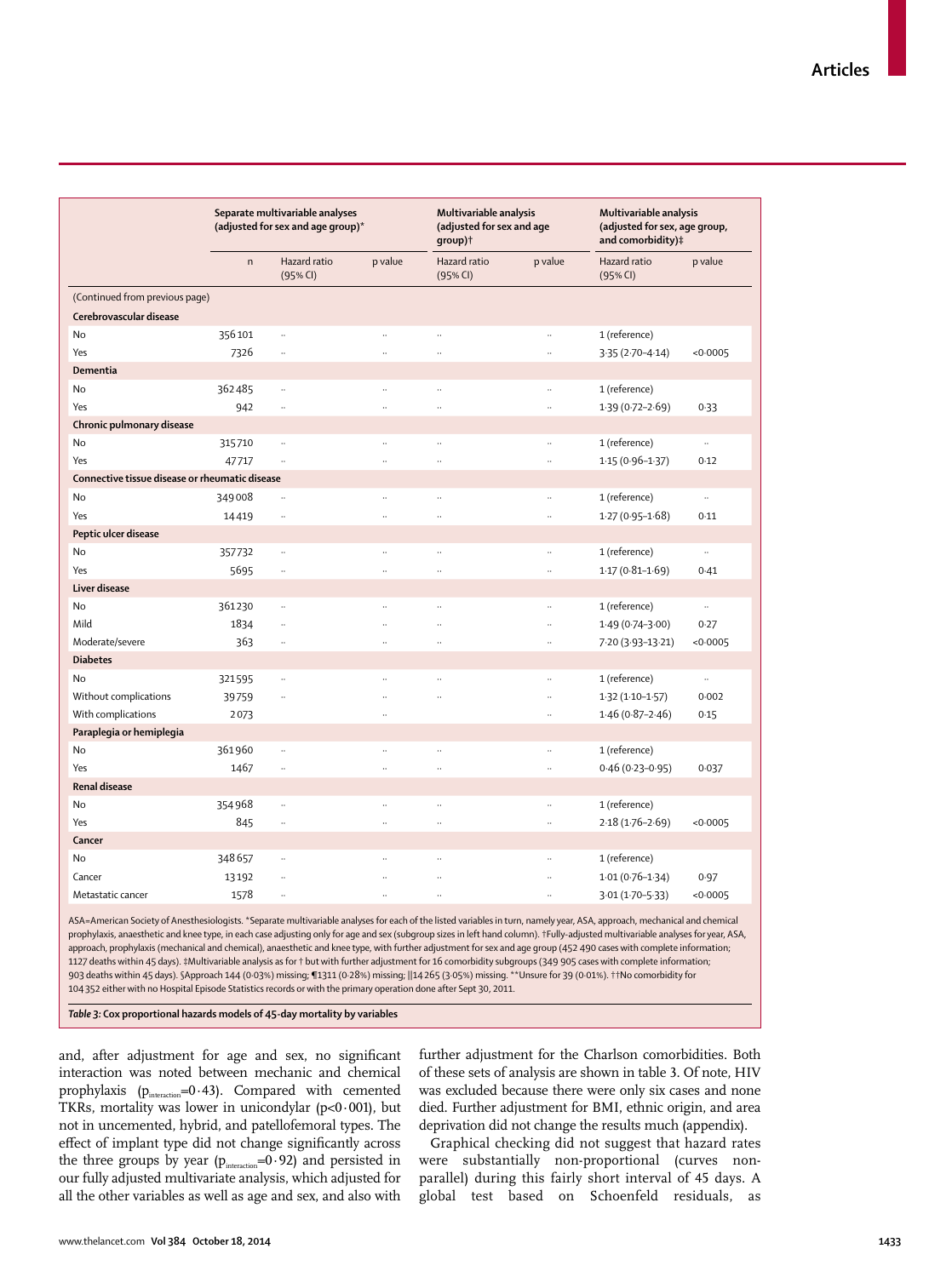implemented in Stata software (Stata version 11.2, StataCorp LP, Texas, 1985–2009), for the model with age, sex, year, ASA, and implant type was not significant  $(p=0.38)$ 

 Surgical approach, mechanical and chemical thromboprophylaxis, and type of anaesthesia did not affect mortality, except that spinal and general anaesthetic combined was associated with increased mortality compared with spinal alone (table 3). Day of the week when surgery was done was not related to mortality (appendix).

Worse general health measured by the ASA grade and some comorbidities were associated with increased risk of mortality (table 3). Cerebrovascular disease, congestive cardiac failure, and myocardial infarction were associated with a three-fold and severe liver disease with a sevenfold increase in relative risk of death within 45 days of surgery (table 3).

When our model included BMI, we recorded that being overweight at the time of surgery (BMI 26–30 kg/m²) was associated with reduced 45-day mortality (HR 0·69, 95% CI 0 $-54-0.88$ , p=0 $-0.003$ ) referenced to a normal BMI of 19–25 kg/m² (appendix). The hazard ratio of individuals with a BMI greater than 30 kg/m<sup>2</sup> was  $0.79$ (95% CI  $0.61-1.01$ , p= $0.06$ ) and for those with BMI less than 19 kg/m<sup>2</sup> was  $1.31$  (0.41–4.11, p=0.65). However, data for BMI were either missing from the NJR or the values were deemed out of range (<10 kg/m² or  $>60 \text{ kg/m}^2$ ) for 266 514 of (57%) 467779 of operations, therefore these results should be interpreted with caution. Our reanalysis with several multiple imputation strategies produced almost identical results to the complete case analysis (appendix). As explained in some detail in our previous publication<sup>2</sup> about mortality after hip replacement, the number of cases recorded in the NJR has risen greatly during the studied period because of increased compliance with uploading data, rather than increased activity (figure 2).



#### *Figure 2:* **Changes in 45-day mortality with time**

Hazard ratios with 95% CI for every year of primary after adjustment for sex and age. \*Numbers shown underneath the plotted values are the number of primary operations done that year.

#### **Discussion**

We have shown a fall in early mortality after total knee replacement undertaken for osteoarthritis in England and Wales between 2003 and 2011 (panel). This result is similar to our findings for hip replacements for osteoarthritis.2 One possible explanation in the case of hip replacement is the shift to surgical and anaesthetic techniques with reduced risk, $\lambda$  but this shift is not the case for knee replacement. We believe that the most likely explanation is that patients coming to surgery are generally fitter and less frail, because evidence shows worldwide trends to increased longevity. However, this evidence does not fully explain the magnitude of the decrease during a fairly short period, because the trends we recorded persisted after adjustment for comorbidity. Patients undergoing knee replacement have lower observed than expected mortality for their age and sex. This difference is most probably due to a so-called healthy-surgery effect whereby high risk patients are excluded from elective surgery.

As would be expected, older people and men are the most likely to die. The increased risk associated with cardiovascular, hepatic, and renal comorbidities argues strongly for routine screening for and careful counselling of patients who have these problems.

Our findings for BMI are much the same for the knee as for the hip—being overweight, but not obese, is associated with a reduced risk of mortality, a finding recorded in other arthroplasty cohorts<sup>26</sup> and in patients with cardiovascular disease.<sup>27</sup> These findings challenge the accepted definition of what constitutes an ideal BMI for these patients. We have recorded a U-shaped relation between mortality and BMI. WHO has defined normal BMI between 19 kg/m² and 25 kg/m². However, we noted that BMI 25–30 kg/m² is associated with the lowest mortality, suggesting that the ideal BMI for our study population, who are old (median age 70 years), European, and have advanced osteoarthritis, might differ from the ideal BMI of the world population as a whole. Some evidence suggests that the apparent so-called protective effect of obesity on mortality is seen in the general population, but has only emerged recently and is seen in a subgroup of older people with comorbidity, as noted in the NHANES-III dataset.<sup>28</sup> This result might show a healthy survivor effect such that obese individuals who survive to older age are less susceptible to the usual causes of premature mortality (cardiometabolic disease). In these cases, increased bodyweight might also be associated with greater muscle mass and perhaps reduced frailty, thereby being more resistant to the acute stresses that follow an operative procedure. However, they might also be because of residual confounding and thus need to be investigated further in other cohorts.

Using the NJR to explore 90-day mortality after hip replacement, we showed that surgical approach, anaesthetic technique, and thromboprophylaxis had important associations with postoperative mortality.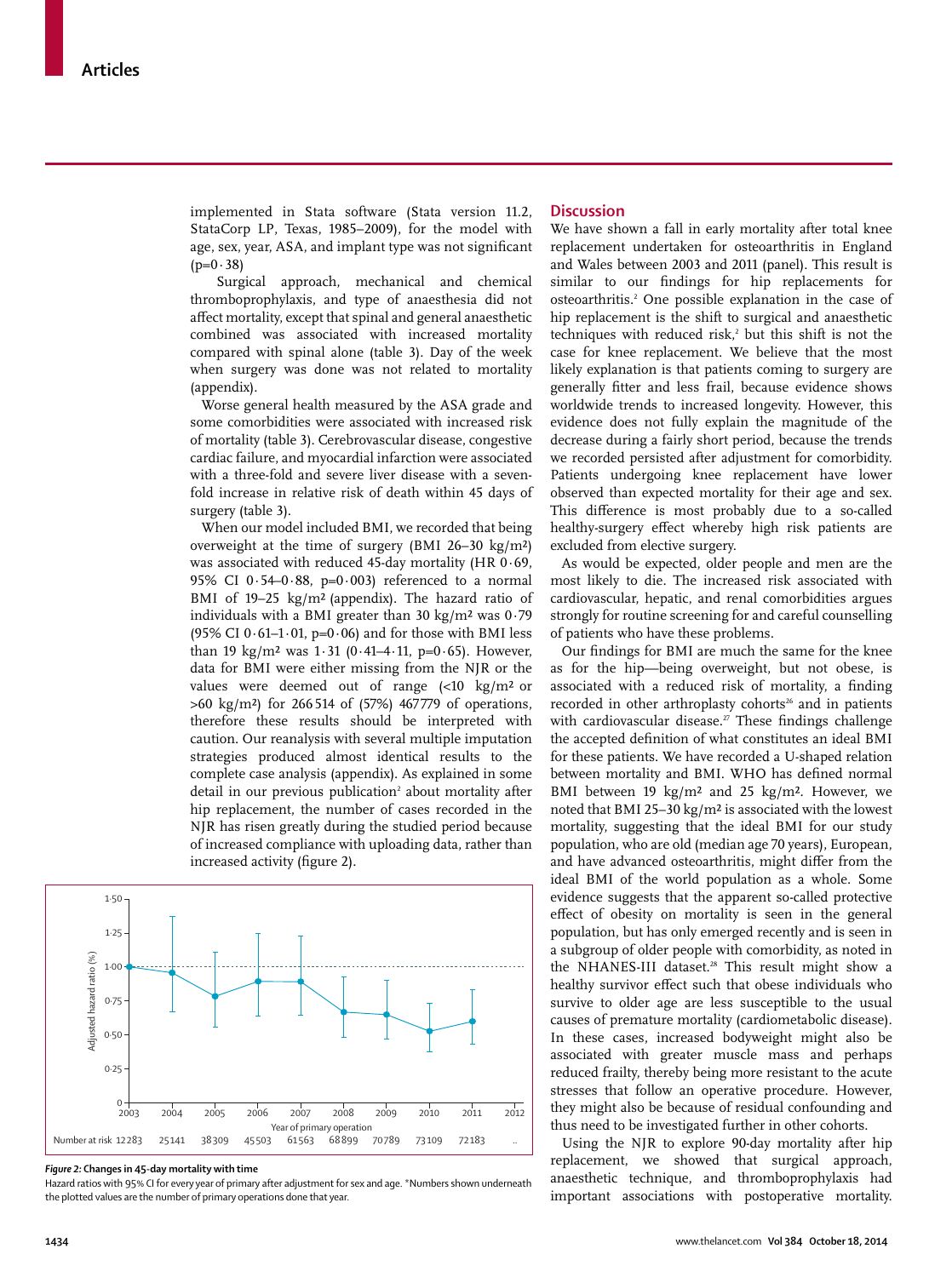However, we found little evidence that the equivalent variables were associated with mortality after knee replacement once the data were adjusted for age and sex, although we did record an increased hazard ratio for combined spinal and general anaesthetic, which might be a type I error since no increased risk was associated with general anaesthetic. These findings were surprising and presumably relate partly to the fact that knee and hip osteoarthritis are quite different disorders, and that hip and knee replacement are very different operations. This argues for the disease in the two joints to be considered separately, and not, as so often happens in research studies, linked together. Surgical techniques to replace these joints are also quite different—for example, a tourniquet is used during knee replacement, but not during hip replacement, effectively isolating the operative site from the rest of the body. These operative differences could relate to the absence of any apparent effect of thromboprophylaxis on mortality and might account for low frequency of pulmonary embolism and death from pulmonary embolism after knee replacement compared with hip replacement.<sup>27</sup> Despite the fact that NICE<sup>29</sup> concluded that there was "no significant evidence on the effects of thromboprophylaxis on fatal and non fatal PE [pulmonary embolism] in TKR'', and that there is no evidence that the use of thromboprophylaxis is of benefit in reducing all cause mortality, the use of thromboprophylaxis is recommended in NICE guidelines. Our data support the view that if there is a substantial risk of TKR causing bleeding, thromboprophylaxis should not be used. Indeed, new anticoagulants are associated with increased risks of bleeding.<sup>29,30</sup>

Lower mortality after UKR than after TKR was perhaps to be expected because UKR is a less invasive operative procedure than is TKR; most of the native knee is preserved and postoperative adverse events are uncommon.31 Despite the fact that UKR was associated with a substantially reduced mortality, this association is unlikely to have contributed much to the overall decline in early mortality after knee replacement that we recorded; UKR accounted for only 8·6% of knee replacements, and no discernible increase in use of UKR was recorded during the 8 year follow-up.

Many, but not all, patients with osteoarthritis of the knee are suitable for either TKR or UKR. Both the patient and the surgeon need to consider several factors when choosing between them, including the risk of perioperative death, the risk of major complications, the chances of good relief of pain and disability, and survival of the implants. Decreased mortality and complications will obviously be regarded as a major advantage by patients, but they have to weigh up this advantage against the higher rates of revision that are consistently reported for UKR than for TKR.1 Whether UKR results in better clinical outcomes than does TKR is unclear, with researchers reporting opposing findings.<sup>24,25</sup> The TOPKAT study,<sup>22</sup> which is a continuing

multicentre trial comparing UKR with TKR, should elucidate comparative patient-based outcomes.

Aylin and colleagues<sup>23</sup> suggested that operations done at the end of the week increased the risk of mortality. Their analysis combined several procedures, including TKR. Our findings show that day of the week did not affect mortality after TKR for osteoarthritis in the first 45 days.

#### *Panel:* **Research in context**

## **Systematic review**

We searched the Cochrane Library, Medline, and Embase from Jan 1, 1995, to Nov 30, 2013, for studies of total knee arthroplasty and mortality. Our search terms were total knee replacement, unicompartmental arthroplasty, prosthesis, and mortality. We found two systematic reviews,<sup>9,10</sup> eight national registry studies,<sup>11-18</sup> one large regional registry study  $($ >10 000 patients),<sup>19</sup> and two large institutional registry studies (>10 000 patients).<sup>20,21</sup> Five national registry studies<sup>9-11,22,23</sup> were based on the same registry (the Nationwide Inpatient Sample, an all-payer inpatient discharge database from the USA) and so were considered together as Nationwide Inpatient Sample (NIS). One systematic review<sup>24</sup> analysed 80 studies that investigated mortality after hip or knee arthroplasty, and identified only non-significant trends of lower 90-day mortality in women. The NIS studies reported decreasing in-hospital mortality with time, although one<sup>10</sup> showed a slight increase between 2000 and 2004 compared with the earlier time periods, 1990–94, and 1995–99, based on 3 830 420 arthroplasties. Only one national registry study used longer-term mortality, based on the Swedish Knee Arthroplasty Register with up to 28 years' follow-up.<sup>12</sup> This study showed initial reduced mortality in the first 12 postoperative years for patients aged younger than 55 years at the time of their primary knee arthroplasty compared with the general population, but from 12 years onwards, increased mortality compared with the general population. One systematic review<sup>25</sup> analysed 64 studies that investigated outcomes after total joint arthroplasty for osteoarthritis, and identified older age and male sex as predictors of mortality. The remaining registry studies identified older age,<sup>9-11,13,16,17,22,23</sup> male sex, <sup>9-11,13,15,22,23</sup> higher numbers of comorbidities, 9-11,13,16,17,22,23 (with specific comorbidities of cardiovascular disease<sup>9-11,22,23</sup> dementia, <sup>9-11,22,23</sup> renal disease, <sup>9-11,22,23</sup> cerebrovascular disease, <sup>9-11,22,23</sup> and  $c$ ardiopulmonary disease<sup>17</sup>), and high ASA grade<sup>16</sup> as patient related predictors of mortality. One institutional registry study<sup>17</sup> of 22 540 consecutive total knee arthroplasties identified higher mortality in cemented than in uncemented prostheses. One national registry study<sup>14</sup> of 35 878 total knee arthroplasties showed no difference in mortality with or without the use of epidural anaesthesia. Although all national registry studies were linked to national databases for identification of mortality, only two<sup>9-11,15,22,23</sup> were linked to national databases that allowed accurate study of comorbidities, suggesting potential underlying confounding for any associations seen.

#### **Interpretation**

The National Joint Registry of England and Wales has the biggest joint replacement database in the world, allowing us to analyse more than 450 000 primary knee operations between April, 2003, and September, 2011, reducing problems that can arise from selection bias. Linkage to Hospital Episode Statistics (a data warehouse containing details of all admissions to National Health Service hospitals in England with records of clinical information about diagnoses) allowed us to accurately assess comorbidities, and thereby control for confounding. Our findings show that all-cause mortality at 45 days has decreased between 2003 and 2011, echoing the previous findings of a reduction in in-hospital mortality. Similar to other registry studies, we have identified increasing age, male sex, and comorbidities, particularly cardiovascular and liver disease, as predictors of mortality. Furthermore, we identified that unicompartmental knee replacement is associated with decreased mortality. Efforts to further reduce mortality should concentrate more on older patients, those who are male and those with specific comorbidities, such as myocardial infarction, cerebrovascular disease, liver disease, and renal disease.